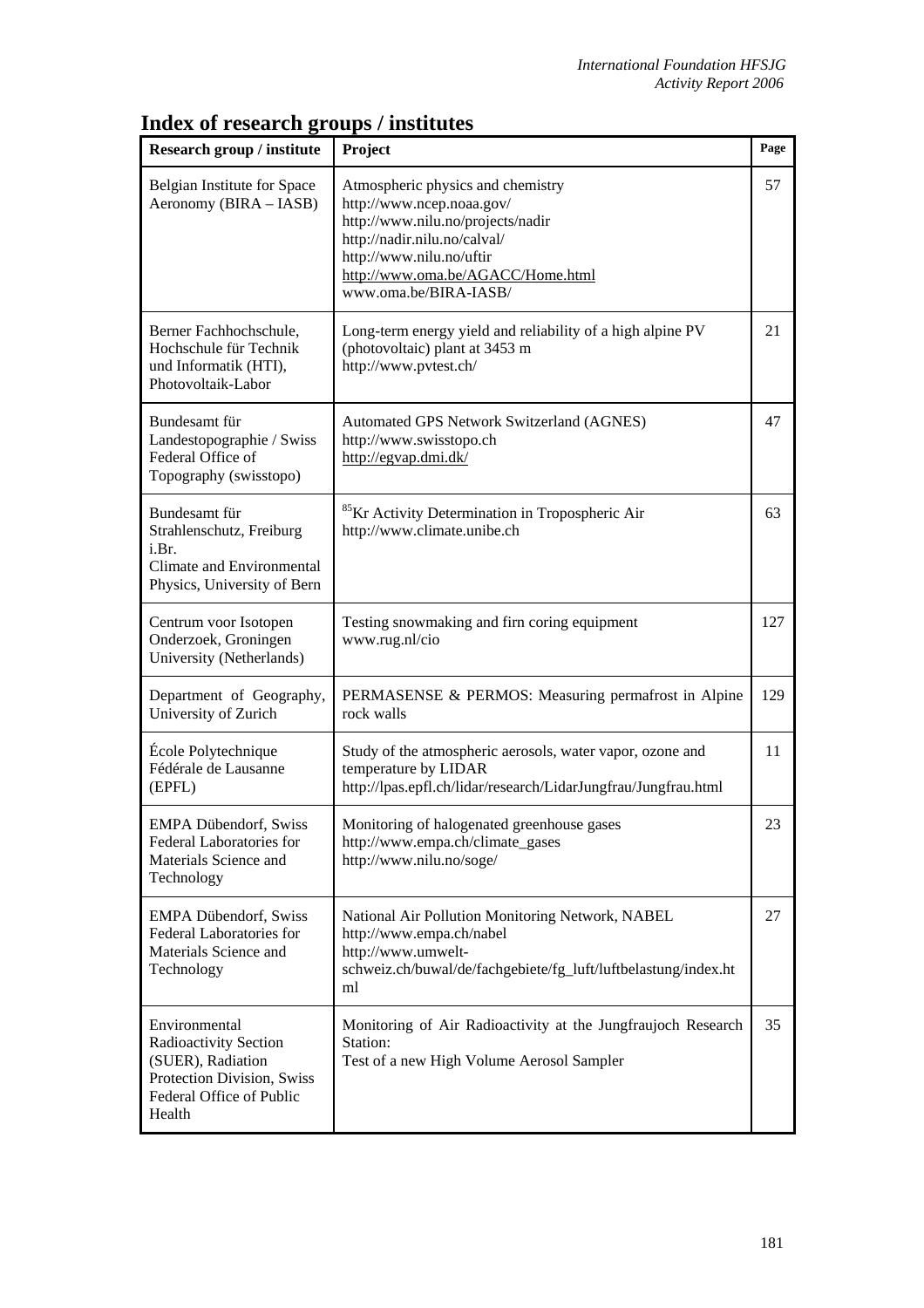| <b>Research group / institute</b>                                                 | Project                                                                                                                                                                                                                                                                                                                                                                                                              | Page |
|-----------------------------------------------------------------------------------|----------------------------------------------------------------------------------------------------------------------------------------------------------------------------------------------------------------------------------------------------------------------------------------------------------------------------------------------------------------------------------------------------------------------|------|
| ETH Institute of<br>Atmospheric and Climate<br>Science (IACETH)                   | Measurements of PAN and formaldehyde at the interface<br>between the planetary boundary layer and the free troposphere<br>http://iac.ethz.ch                                                                                                                                                                                                                                                                         | 105  |
| Federal Office of<br>Meteorology and<br>Climatology MeteoSwiss,<br>Payerne        | Global Atmosphere Watch Radiation Measurements<br>http://www.meteoswiss.ch/<br>http://www.iapmw.unibe.ch/research/projects/STARTWAVE/st<br>artwave_dbs.html (IWV STARWAVE data)<br>http://wrdc.mgo.rssi.ru/                                                                                                                                                                                                          | 15   |
| Institut d'Astrophysique et<br>de Géophysique -<br>Université de Liège            | High resolution, solar infrared Fourier Transform Spectrometry.<br>Application to the study of the Earth atmosphere<br>http://girpas.astro.ulg.ac.be/<br>http://www.nilu.no/nadir/<br>ftp://ftp.cpc.ncep.noaa.gov/ndacc/                                                                                                                                                                                             | 5    |
| Institut für Atmosphäre und<br>Umwelt, J.W. Goethe<br>Universität Frankfurt       | Ice-nuclei concentration and dewpoint measurements during<br>CLACE5.<br>http://www.sfb641.uni-frankfurt.de                                                                                                                                                                                                                                                                                                           | 77   |
| Institut für Atmosphäre und<br>Umwelt, Universität<br>Frankfurt, Germany          | Volatile organic compounds (VOC) in air, snow and ice crystals<br>at high alpine research station Jungfraujoch during CLACE 5<br>http://www.meteor.uni-frankfurt.de/b8.htm                                                                                                                                                                                                                                           | 73   |
| Institut für Physik der<br>Atmosphäre, Johannes<br>Gutenberg Universität<br>Mainz | Characterization of cloud particles with FSSP and CIP<br>instruments during CLACE5<br>http://www.uni-mainz.de/FB/Physik/IPA/pc/pc_home_d.htm                                                                                                                                                                                                                                                                         | 95   |
| Institut für Physik der<br>Atmosphäre, Johannes<br>Gutenberg-Universität<br>Mainz | Digital in-situ holography of atmospheric ice particles                                                                                                                                                                                                                                                                                                                                                              | 101  |
| Institut für Umweltphysik,<br>Universität Heidelberg                              | Long-term observations of ${}^{14}CO_2$ and ${}^{222}$ Radon at Jungfraujoch<br>http://www.iup.uni-heidelberg.de/institut/forschung/groups/kk/<br>http://www.iup.uni-<br>heidelberg.de/institut/forschung/groups/fa/radiokohlenstoff/radi<br>ometrie-web-html<br>(http://www.carboeurope.org/)<br>(http://www.meteor.uni-frankfurt.de/eurohydros/)<br>http://www.iup.uni-heidelberg.de/institut/forschung/groups/kk/ | 55   |
| Institute for Atmospheric<br>and Climate Science, ETH<br>Zurich                   | Single Particle Studies of Ice Nuclei During CLACE 5                                                                                                                                                                                                                                                                                                                                                                 | 93   |
| Institute for Isotope<br>Geology and Mineral<br>Resources, ETH Zurich             | Cosmogenic nuclide production rate calibration using artificial<br>quartz and water targets.                                                                                                                                                                                                                                                                                                                         | 115  |
| iRoC Technologies, France                                                         | Soft Error Test of electronic memory devices at high altitude                                                                                                                                                                                                                                                                                                                                                        | 109  |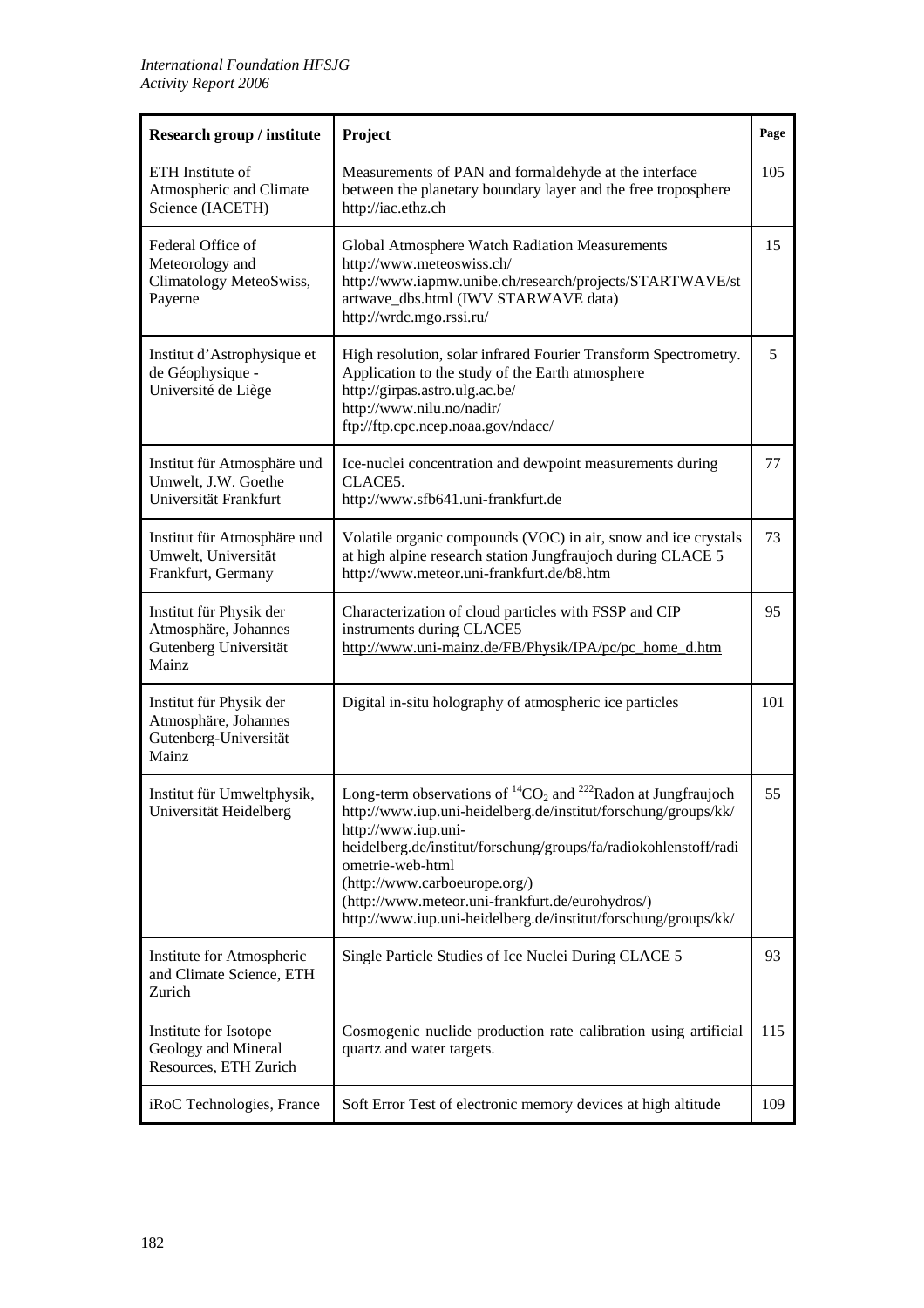| Research group / institute                                                                                                                              | Project                                                                                                                                                                                                                                                               | Page |
|---------------------------------------------------------------------------------------------------------------------------------------------------------|-----------------------------------------------------------------------------------------------------------------------------------------------------------------------------------------------------------------------------------------------------------------------|------|
| Klima- und Umweltphysik,<br>Physikalisches Institut,<br>Universität Bern                                                                                | High precision carbon dioxide and oxygen measurements<br>http://www.lsce.cnrs-gif.fr/CE-<br>atmosphere/database/index_database.html                                                                                                                                   | 53   |
| Labor für Radio- und<br>Umweltchemie der<br>Universität Bern und des<br><b>Paul Scherrer Instituts</b>                                                  | VITA (Varves, Ice cores and Tree rings - Archives with annual<br>resolution) and VIVALDI (Variability in Ice, Vegetation, and<br>Lake Deposits — Integrated), both within the frame of NCCR<br>Climate<br>http://lch.web.psi.ch/<br>http://www.nccr-climate.unibe.ch/ | 133  |
| Laboratory of Atmospheric<br>Chemistry, Paul Scherrer<br>Institute                                                                                      | Global Atmosphere Watch Aerosol Program at the Jungfraujoch<br>http://www.psi.ch/gaw<br>http://www.psi.ch/lac<br>http://aerosolforschung.web.psi.ch<br>http://www.meteoschweiz.ch/web/en/climate/global_climate_m<br>onitoring/GAW_CH_Allg/GAW-aerosol.html           | 39   |
| Leibniz-Institut für<br>Troposphärenforschung,<br>Leipzig, Deutschland (IfT)                                                                            | Sampling and physico-chemical characterisation of ice nuclei in<br>mixed phase clouds<br>http://www.tropos.de                                                                                                                                                         | 81   |
| Max Planck Institute for<br>Chemistry,<br>Biogeochemistry<br>Department, Mainz                                                                          | Investigation of cloud condensation nuclei properties                                                                                                                                                                                                                 | 91   |
| MeteoSchweiz, Bundesamt<br>für Meteologie und<br>Klimatologie, Zürich                                                                                   | The weather in 2006<br>http://www.meteoschweiz.ch                                                                                                                                                                                                                     | 137  |
| Norwegian Institute for Air<br>Research, Kjeller, Norway                                                                                                | European passive air sampling campaign for selected POPs<br>http://www.nilu.no<br>and http://www.emep.int                                                                                                                                                             | 33   |
| Particle Chemistry<br>Department<br>Institute for Atmospheric<br>Physics, University of<br>Mainz<br>and<br>Max Planck Institute for<br>Chemistry, Mainz | Mass spectrometric studies of ice nuclei and background<br>aerosol within CLACE 5                                                                                                                                                                                     | 69   |
| Particle Chemistry<br>Department<br>Institute for Atmospheric<br>Physics, University of<br>Mainz<br>and Max Planck Institute<br>for Chemistry, Mainz    | Cloud and Aerosol Characterization Experiment 5 (CLACE 5)                                                                                                                                                                                                             | 65   |
| Physikalisches Institut,<br>Universität Bern                                                                                                            | Neutron Monitors - Study of solar and galactic cosmic rays<br>http://cosray.unibe.ch/                                                                                                                                                                                 | 117  |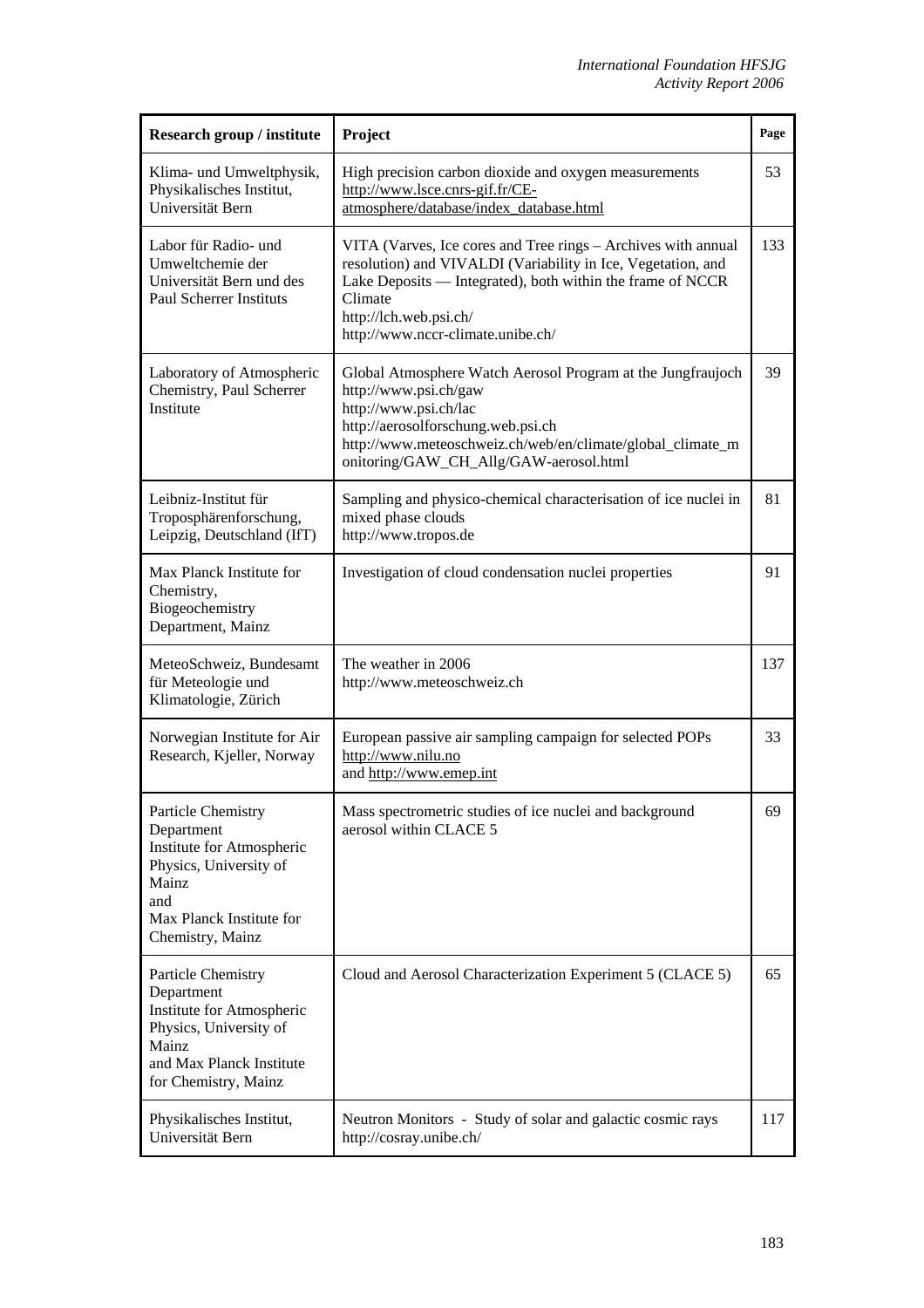| <b>Research group / institute</b>                                                                                                                              | Project                                                                                                                                                                                                                                           | Page |
|----------------------------------------------------------------------------------------------------------------------------------------------------------------|---------------------------------------------------------------------------------------------------------------------------------------------------------------------------------------------------------------------------------------------------|------|
| Physikalisches Institut,<br>Universität Bern                                                                                                                   | SONTEL - Solar Neutron Telescope for the identification and<br>the study of high-energy neutrons produced in energetic<br>eruptions at the Sun<br>http://cosray.unibe.ch/<br>http://stelab.nagoya-u.ac.jp/ste-<br>www1/div3/CR/Neutron/index.html | 149  |
| I. Physikalisches Institut,<br>Universität zu Köln<br>Radioastronomisches<br>Institut, Universität Bonn                                                        | KOSMA - Kölner Observatorium für Submm-Astronomie<br>http://www.ph1.uni-koeln.de<br>http://www.ph1.uni-koeln.de/gg<br>http://www.astro.uni-bonn.de<br>http://www.astro.uni-bonn.de/~webrai/index.php                                              | 143  |
| Physikalisch-<br>Meteorologisches<br>Observatorium Davos,<br><b>World Radiation Center</b>                                                                     | Remote sensing of aerosol optical depth<br>http://www.pmodwrc.ch,<br>http://wdca.jrc.it/                                                                                                                                                          | 19   |
| Pneumology, Medizinische<br>Klinik Innenstadt,<br>University of Munich                                                                                         | Changes of impulse oscillometric parameters in healthy people<br>after exposure to high altitude<br>www.bexmed.de                                                                                                                                 | 131  |
| Project SPAESRANE<br>(Solutions for the<br>Preservation of Aerospace<br><b>Electronic Systems</b><br>Reliability in the<br>Atmospheric Neutron<br>Environment) | SPAESRANE environmental experiments<br>http://www.spaesrane.com                                                                                                                                                                                   | 111  |
| Technische Universität<br>Darmstadt, Institut für<br>Angewandte Geowissen-<br>schaften, Umwelt-<br>mineralogie                                                 | Single particle analysis of ice nuclei and interstitial particles of<br>mixed-phase clouds from the CLACE 5 campaign                                                                                                                              | 85   |
| University Mainz,<br>Environmental<br>Geochemistry, Mineralogy                                                                                                 | Tomographic characterization of ice particles                                                                                                                                                                                                     | 97   |
| University of Rome "La<br>Sapienza", Department of<br>Physics                                                                                                  | Prototype study for measurement of cosmics ray at large zenit<br>angle                                                                                                                                                                            | 121  |
| Versuchsanstalt für<br>Wasserbau, Hydrologie und<br>Glaziologie,<br>ETH Zentrum, Zürich                                                                        | Variations of the Grosser Aletschgletscher<br>http://www.vaw.ethz.ch/gz/<br>http://www.vaw.ethz.ch/research/glaciology/glacier_change/gz_<br>variations_gr_aletschgretscher                                                                       | 123  |
| Versuchsanstalt für<br>Wasserbau, Hydrologie und<br>Glaziologie,<br>ETH Zentrum, Zürich                                                                        | On the outburst of glacier-dammed lakes: A study at<br>Gornergletscher, Valais<br>http://www.vaw.ethz.ch/research/glaciology/glacier_hydraulics/<br>gz_outburst_glacierdammed_lake<br>http://www.glaciology.ch                                    | 153  |

International Foundation HFSJG: http://www.ifjungo.ch/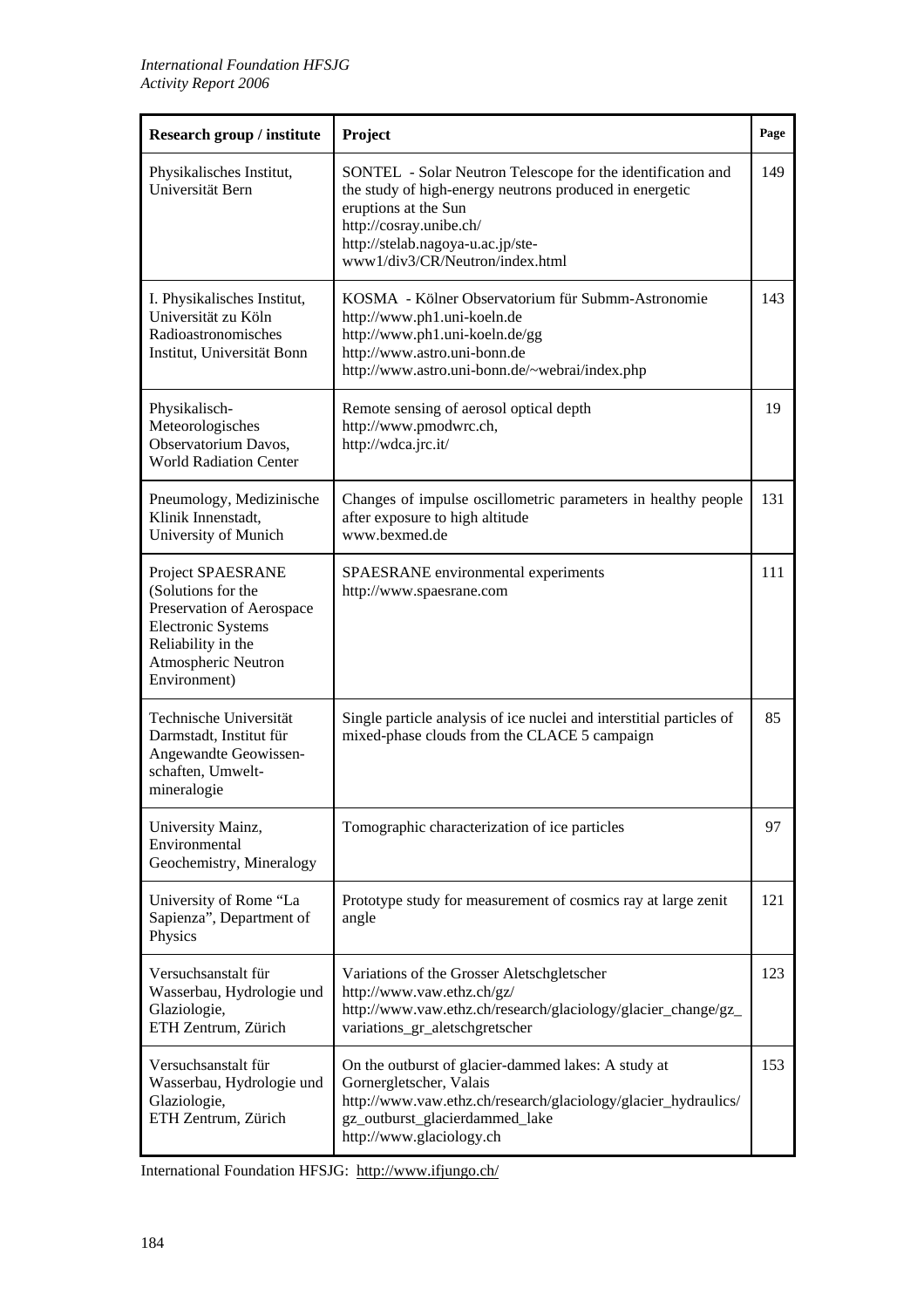## **Index of projects**

| Project                                                                                                                                                                                                                                                        | Research group / institute                                                                                                                           | Page |
|----------------------------------------------------------------------------------------------------------------------------------------------------------------------------------------------------------------------------------------------------------------|------------------------------------------------------------------------------------------------------------------------------------------------------|------|
| Atmospheric physics and chemistry<br>http://www.ncep.noaa.gov/<br>http://www.nilu.no/projects/nadir<br>http://nadir.nilu.no/calval/<br>http://www.nilu.no/uftir<br>http://www.oma.be/AGACC/Home.html<br>www.oma.be/BIRA-IASB/                                  | Belgian Institute for Space<br>Aeronomy (BIRA - IASB)                                                                                                | 57   |
| Automated GPS Network Switzerland (AGNES)<br>http://www.swisstopo.ch<br>http://egvap.dmi.dk/                                                                                                                                                                   | Bundesamt für<br>Landestopographie / Swiss<br>Federal Office of<br>Topography (swisstopo)                                                            | 47   |
| Changes of impulse oscillometric parameters in healthy people<br>after exposure to high altitude<br>www.bexmed.de                                                                                                                                              | Pneumology, Medizinische<br>Klinik Innenstadt,<br>University of Munich                                                                               | 131  |
| Characterization of cloud particles with FSSP and CIP<br>instruments during CLACE5<br>http://www.uni-mainz.de/FB/Physik/IPA/pc/pc home d.htm                                                                                                                   | Institut für Physik der<br>Atmosphäre, Johannes<br>Gutenberg Universität<br>Mainz                                                                    | 95   |
| Cloud and Aerosol Characterization Experiment 5 (CLACE 5)                                                                                                                                                                                                      | Particle Chemistry<br>Department<br>Institute for Atmospheric<br>Physics, University of<br>Mainz<br>and Max Planck Institute<br>for Chemistry, Mainz | 65   |
| Cosmogenic nuclide production rate calibration using artificial<br>quartz and water targets.                                                                                                                                                                   | Institute for Isotope<br>Geology and Mineral<br>Resources, ETH Zurich                                                                                | 115  |
| Digital in-situ holography of atmospheric ice particles                                                                                                                                                                                                        | Institut für Physik der<br>Atmosphäre, Johannes<br>Gutenberg-Universität<br>Mainz                                                                    | 101  |
| European passive air sampling campaign for selected POPs<br>http://www.nilu.no<br>and http://www.emep.int                                                                                                                                                      | Norwegian Institute for Air<br>Research, Kjeller, Norway                                                                                             | 33   |
| Global Atmosphere Watch Aerosol Program at the<br>Jungfraujoch<br>http://www.psi.ch/gaw<br>http://www.psi.ch/lac<br>http://aerosolforschung.web.psi.ch<br>http://www.meteoschweiz.ch/web/en/climate/global_climate_m<br>onitoring/GAW_CH_Allg/GAW-aerosol.html | Laboratory of Atmospheric<br>Chemistry, Paul Scherrer<br>Institute                                                                                   | 39   |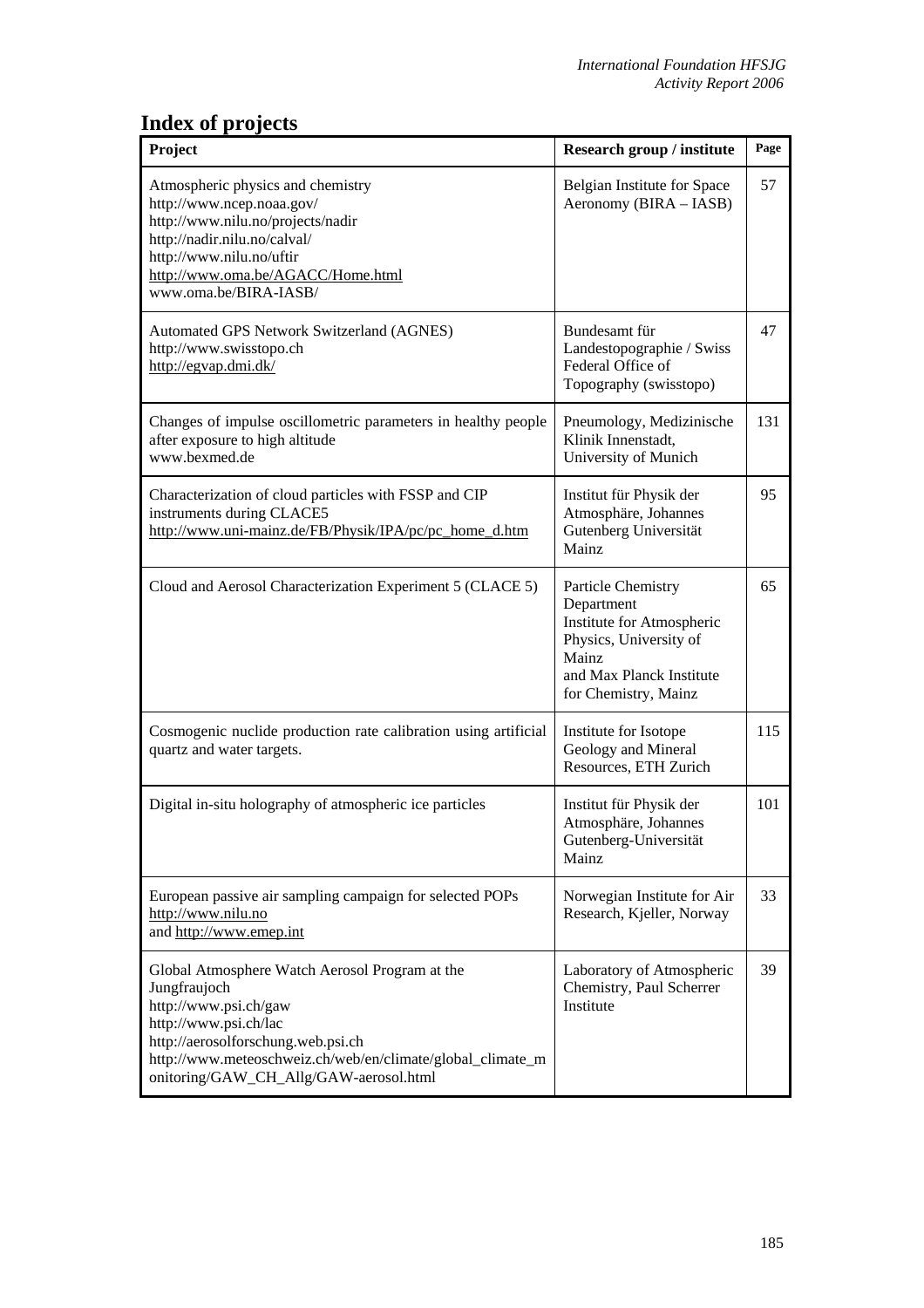| Project                                                                                                                                                                                                                                                                                                                                                                                                              | <b>Research group / institute</b>                                                                              | Page |
|----------------------------------------------------------------------------------------------------------------------------------------------------------------------------------------------------------------------------------------------------------------------------------------------------------------------------------------------------------------------------------------------------------------------|----------------------------------------------------------------------------------------------------------------|------|
| Global Atmosphere Watch Radiation Measurements<br>http://www.meteoswiss.ch/<br>http://www.iapmw.unibe.ch/research/projects/STARTWAVE/s<br>tartwave_dbs.html (IWV STARWAVE data)<br>http://wrdc.mgo.rssi.ru/                                                                                                                                                                                                          | Federal Office of<br>Meteorology and<br>Climatology MeteoSwiss,<br>Payerne                                     | 15   |
| High precision carbon dioxide and oxygen measurements<br>http://www.lsce.cnrs-gif.fr/CE-<br>atmosphere/database/index_database.html                                                                                                                                                                                                                                                                                  | Klima- und Umweltphysik,<br>Physikalisches Institut,<br>Universität Bern                                       | 53   |
| High resolution, solar infrared Fourier Transform<br>Spectrometry. Application to the study of the Earth<br>atmosphere<br>http://girpas.astro.ulg.ac.be/<br>http://www.nilu.no/nadir/<br>ftp://ftp.cpc.ncep.noaa.gov/ndacc/                                                                                                                                                                                          | Institut d'Astrophysique et<br>de Géophysique -<br>Université de Liège                                         | 5    |
| Ice-nuclei concentration and dewpoint measurements during<br>CLACE <sub>5</sub> .<br>http://www.sfb641.uni-frankfurt.de                                                                                                                                                                                                                                                                                              | Institut für Atmosphäre und<br>Umwelt, J.W. Goethe<br>Universität Frankfurt                                    | 77   |
| Investigation of cloud condensation nuclei properties                                                                                                                                                                                                                                                                                                                                                                | Max Planck Institute for<br>Chemistry,<br>Biogeochemistry<br>Department, Mainz                                 | 91   |
| KOSMA - Kölner Observatorium für Submm-Astronomie<br>http://www.ph1.uni-koeln.de<br>http://www.ph1.uni-koeln.de/gg<br>http://www.astro.uni-bonn.de<br>http://www.astro.uni-bonn.de/~webrai/index.php                                                                                                                                                                                                                 | I. Physikalisches Institut,<br>Universität zu Köln<br>Radioastronomisches<br>Institut, Universität Bonn        | 143  |
| <sup>85</sup> Kr Activity Determination in Tropospheric Air<br>http://www.climate.unibe.ch                                                                                                                                                                                                                                                                                                                           | Bundesamt für<br>Strahlenschutz, Freiburg<br>i.Br.<br>Climate and Environmental<br>Physics, University of Bern | 63   |
| Long-term energy yield and reliability of a high alpine PV<br>(photovoltaic) plant at 3453 m<br>http://www.pvtest.ch/                                                                                                                                                                                                                                                                                                | Berner Fachhochschule,<br>Hochschule für Technik<br>und Informatik (HTI),<br>Photovoltaik-Labor                | 21   |
| Long-term observations of ${}^{14}CO_2$ and ${}^{222}$ Radon at Jungfraujoch<br>http://www.iup.uni-heidelberg.de/institut/forschung/groups/kk/<br>http://www.iup.uni-<br>heidelberg.de/institut/forschung/groups/fa/radiokohlenstoff/radi<br>ometrie-web-html<br>(http://www.carboeurope.org/)<br>(http://www.meteor.uni-frankfurt.de/eurohydros/)<br>http://www.iup.uni-heidelberg.de/institut/forschung/groups/kk/ | Institut für Umweltphysik,<br>Universität Heidelberg                                                           | 55   |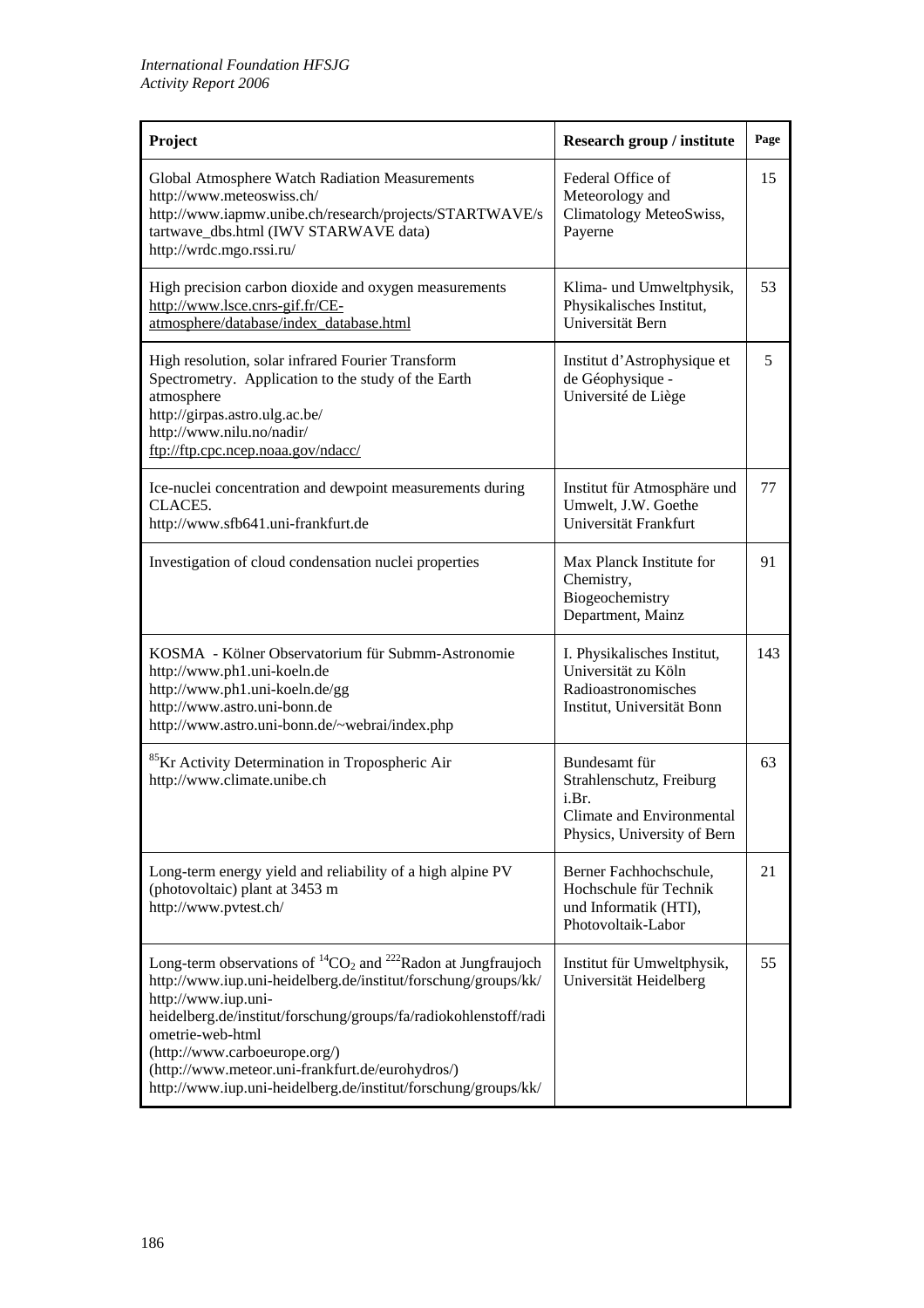| Project                                                                                                                                                                                                        | Research group / institute                                                                                                                              | Page |
|----------------------------------------------------------------------------------------------------------------------------------------------------------------------------------------------------------------|---------------------------------------------------------------------------------------------------------------------------------------------------------|------|
| Mass spectrometric studies of ice nuclei and background<br>aerosol within CLACE 5                                                                                                                              | Particle Chemistry<br>Department<br>Institute for Atmospheric<br>Physics, University of<br>Mainz<br>and<br>Max Planck Institute for<br>Chemistry, Mainz | 69   |
| Measurements of PAN and formaldehyde at the interface<br>between the planetary boundary layer and the free troposphere<br>http://iac.ethz.ch                                                                   | ETH Institute of<br>Atmospheric and Climate<br>Science (IACETH)                                                                                         | 105  |
| Monitoring of Air Radioactivity at the Jungfraujoch Research<br>Station:<br>Test of a new High Volume Aerosol Sampler                                                                                          | Environmental<br>Radioactivity Section<br>(SUER), Radiation<br>Protection Division, Swiss<br>Federal Office of Public<br>Health                         | 35   |
| Monitoring of halogenated greenhouse gases<br>http://www.empa.ch/climate_gases<br>http://www.nilu.no/soge/                                                                                                     | <b>EMPA Dübendorf, Swiss</b><br>Federal Laboratories for<br>Materials Science and<br>Technology                                                         | 23   |
| National Air Pollution Monitoring Network, NABEL<br>http://www.empa.ch/nabel<br>http://www.umwelt-<br>schweiz.ch/buwal/de/fachgebiete/fg_luft/luftbelastung/index.ht<br>ml                                     | <b>EMPA Dübendorf, Swiss</b><br>Federal Laboratories for<br>Materials Science and<br>Technology                                                         | 27   |
| Neutron Monitors - Study of solar and galactic cosmic rays<br>http://cosray.unibe.ch/                                                                                                                          | Physikalisches Institut,<br>Universität Bern                                                                                                            | 117  |
| On the outburst of glacier-dammed lakes: A study at<br>Gornergletscher, Valais<br>http://www.vaw.ethz.ch/research/glaciology/glacier_hydraulics<br>/gz_outburst_glacierdammed_lake<br>http://www.glaciology.ch | Versuchsanstalt für<br>Wasserbau, Hydrologie und<br>Glaziologie,<br>ETH Zentrum, Zürich                                                                 | 153  |
| PERMASENSE & PERMOS: Measuring permafrost in Alpine<br>rock walls                                                                                                                                              | Department of Geography,<br>University of Zurich                                                                                                        | 129  |
| Prototype study for measurement of cosmics ray at large zenit<br>angle                                                                                                                                         | University of Rome "La<br>Sapienza", Department of<br>Physics                                                                                           | 121  |
| Remote sensing of aerosol optical depth<br>http://www.pmodwrc.ch,<br>http://wdca.jrc.it/                                                                                                                       | Physikalisch-<br>Meteorologisches<br>Observatorium Davos,<br><b>World Radiation Center</b>                                                              | 19   |
| Sampling and physico-chemical characterisation of ice nuclei<br>in mixed phase clouds<br>http://www.tropos.de                                                                                                  | Leibniz-Institut für<br>Troposphärenforschung,<br>Leipzig, Deutschland (IfT)                                                                            | 81   |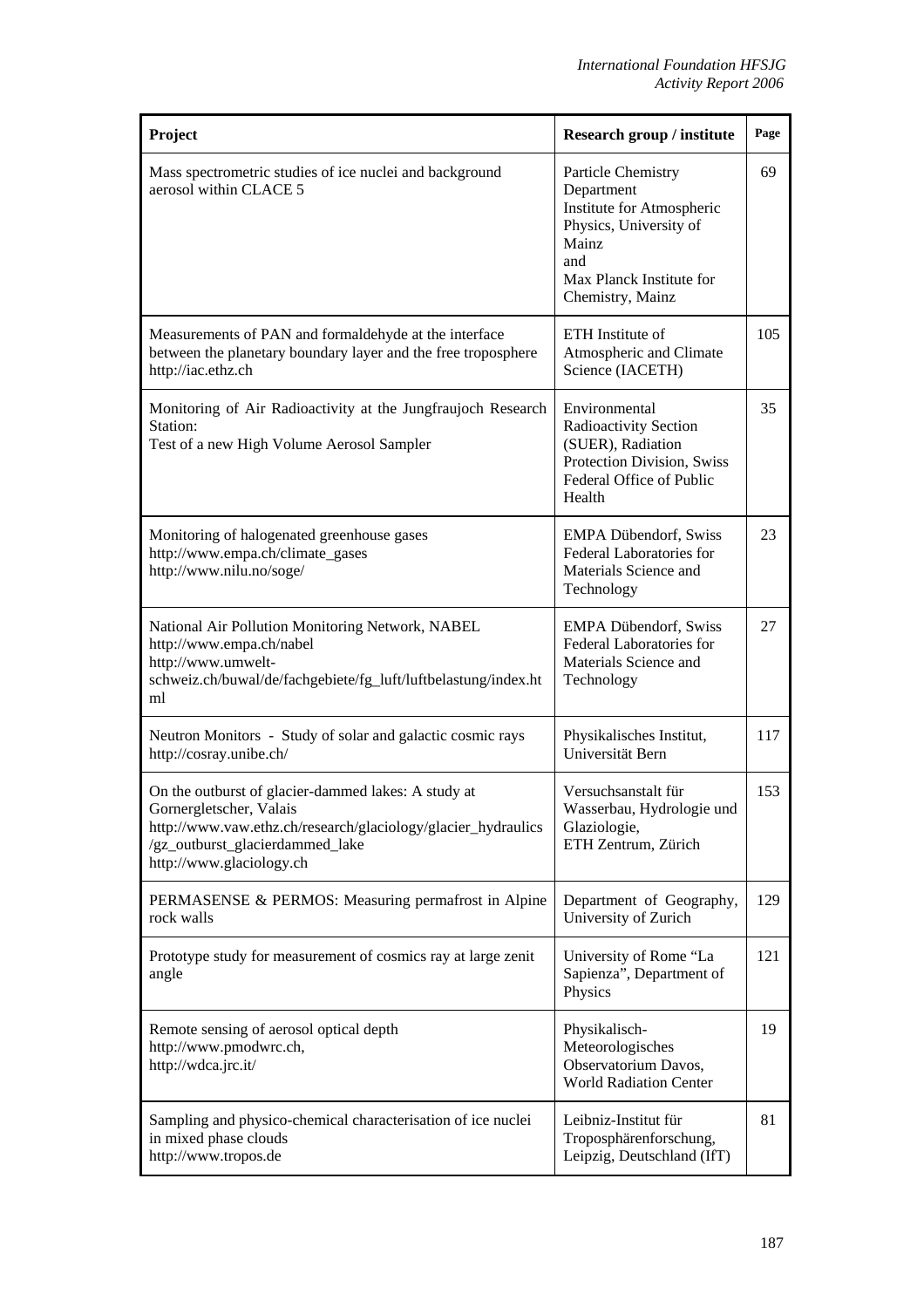| Project                                                                                                                                                                                                                                                               | <b>Research group / institute</b>                                                                                                                              | Page |
|-----------------------------------------------------------------------------------------------------------------------------------------------------------------------------------------------------------------------------------------------------------------------|----------------------------------------------------------------------------------------------------------------------------------------------------------------|------|
| Single particle analysis of ice nuclei and interstitial particles of<br>mixed-phase clouds from the CLACE 5 campaign                                                                                                                                                  | Technische Universität<br>Darmstadt, Institut für<br>Angewandte Geowissen-<br>schaften, Umwelt-<br>mineralogie                                                 | 85   |
| Single Particle Studies of Ice Nuclei During CLACE 5                                                                                                                                                                                                                  | Institute for Atmospheric<br>and Climate Science, ETH<br>Zurich                                                                                                | 93   |
| Soft Error Test of electronic memory devices at high altitude                                                                                                                                                                                                         | iRoC Technologies, France                                                                                                                                      | 109  |
| SONTEL - Solar Neutron Telescope for the identification and<br>the study of high-energy neutrons produced in energetic<br>eruptions at the Sun<br>http://cosray.unibe.ch/<br>http://stelab.nagoya-u.ac.jp/ste-<br>www1/div3/CR/Neutron/index.html                     | Physikalisches Institut,<br>Universität Bern                                                                                                                   | 149  |
| SPAESRANE environmental experiments<br>http://www.spaesrane.com                                                                                                                                                                                                       | Project SPAESRANE<br>(Solutions for the<br>Preservation of Aerospace<br><b>Electronic Systems</b><br>Reliability in the<br>Atmospheric Neutron<br>Environment) | 111  |
| Study of the atmospheric aerosols, water vapor, ozone and<br>temperature by LIDAR<br>http://lpas.epfl.ch/lidar/research/LidarJungfrau/Jungfrau.html                                                                                                                   | École Polytechnique<br>Fédérale de Lausanne<br>(EPFL)                                                                                                          | 11   |
| Testing snowmaking and firn coring equipment<br>www.rug.nl/cio                                                                                                                                                                                                        | Centrum voor Isotopen<br>Onderzoek, Groningen<br>University (Netherlands)                                                                                      | 127  |
| Tomographic characterization of ice particles                                                                                                                                                                                                                         | University Mainz,<br>Environmental<br>Geochemistry, Mineralogy                                                                                                 | 97   |
| Variations of the Grosser Aletschgletscher<br>http://www.vaw.ethz.ch/gz/<br>http://www.vaw.ethz.ch/research/glaciology/glacier_change/gz<br>_variations_gr_aletschgretscher                                                                                           | Versuchsanstalt für<br>Wasserbau, Hydrologie und<br>Glaziologie,<br>ETH Zentrum, Zürich                                                                        | 123  |
| VITA (Varves, Ice cores and Tree rings - Archives with annual<br>resolution) and VIVALDI (Variability in Ice, Vegetation, and<br>Lake Deposits — Integrated), both within the frame of NCCR<br>Climate<br>http://lch.web.psi.ch/<br>http://www.nccr-climate.unibe.ch/ | Labor für Radio- und<br>Umweltchemie der<br>Universität Bern und des<br>Paul Scherrer Instituts                                                                | 133  |
| Volatile organic compounds (VOC) in air, snow and ice<br>crystals at high alpine research station Jungfraujoch during<br><b>CLACE 5</b><br>http://www.meteor.uni-frankfurt.de/b8.htm                                                                                  | Institut für Atmosphäre und<br>Umwelt, Universität<br>Frankfurt, Germany                                                                                       | 73   |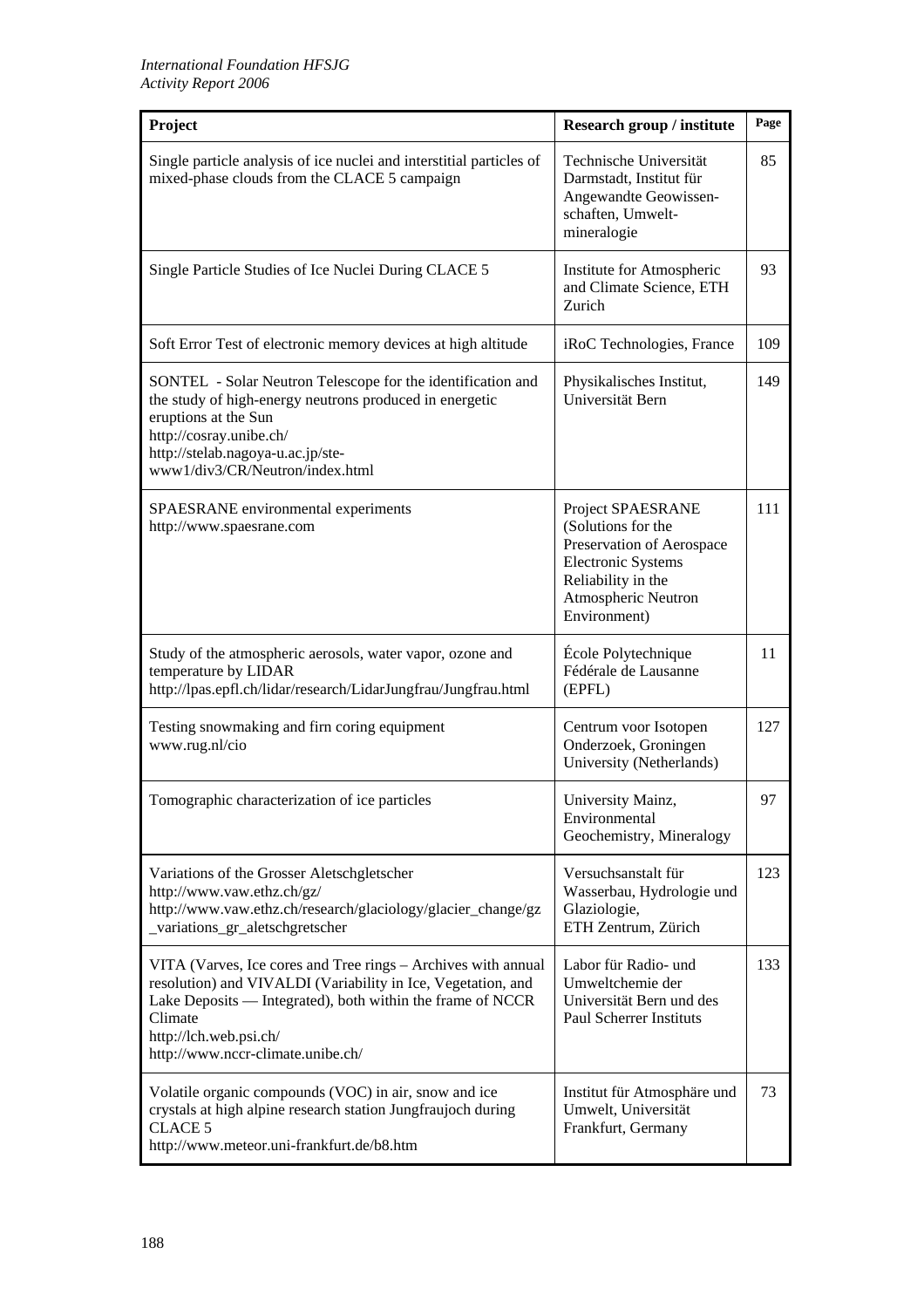| <b>Project</b>                                    | Research group / institute                                            | Page |
|---------------------------------------------------|-----------------------------------------------------------------------|------|
| The weather in 2006<br>http://www.meteoschweiz.ch | MeteoSchweiz, Bundesamt<br>für Meteologie und<br>Klimatologie, Zürich | 137  |

International Foundation HFSJG: http://www.ifjungo.ch/